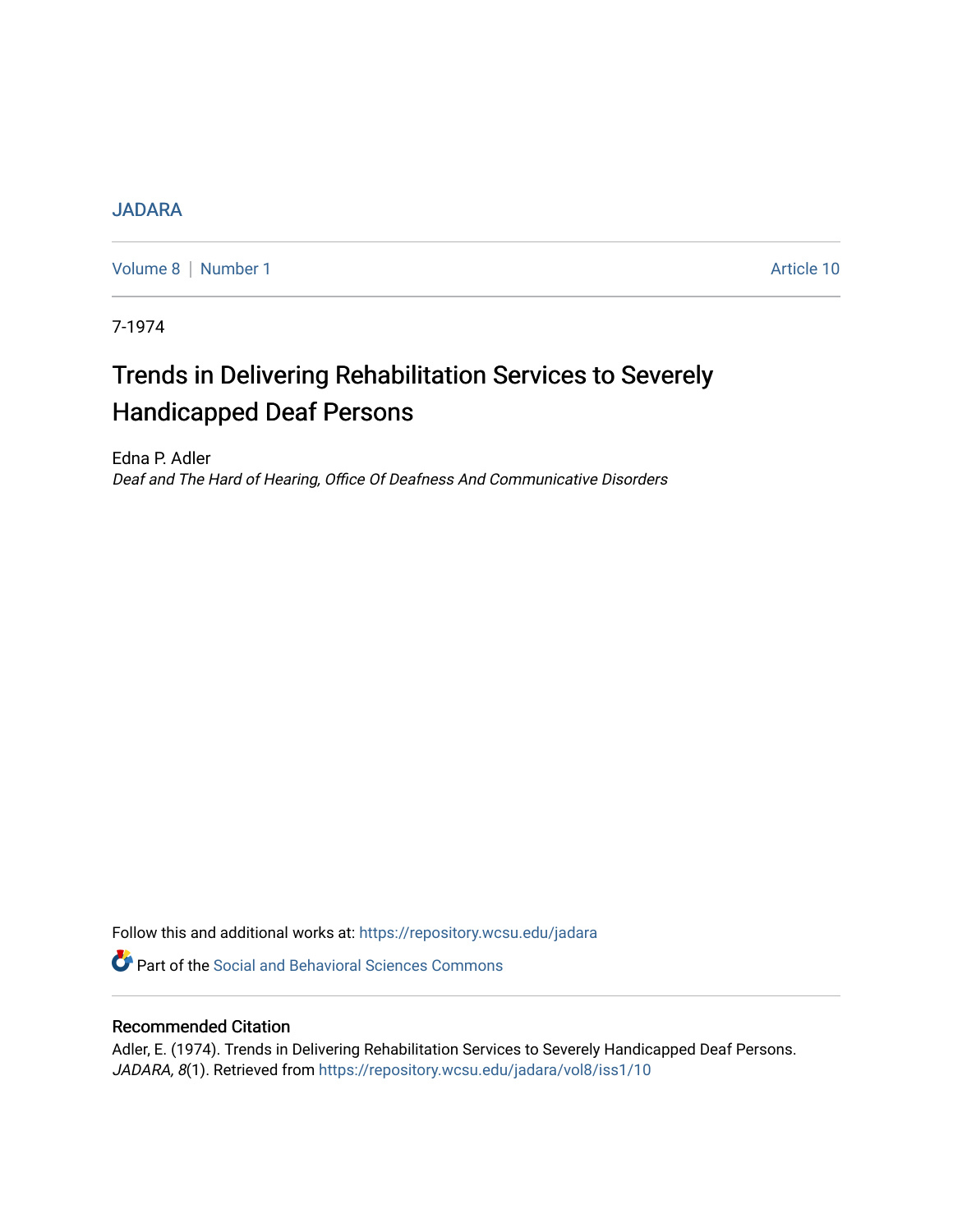# TRENDS IN DELIVERING REHABILITATION SERVICES TO SEVERELY HANDICAPPED DEAF PERSONS

#### EDNA P. ADLER, Consultant, Deaf and the Hard of Hearing, Office of Deafness and Communicative Disorders

This paper might serve no better purpose than to give tribute to the individuals, organizations and agencies in later and recent times that have through their work, concern, compassion, and persistence in behalf of severely handicapped deaf people helped to influence lawmakers to pass increasingly liberal legislation affecting their welfare.

#### Legislation for the Severely Handicapped

Starting with the 1943 Amendments to the original Vocational Rehabilitation Act which broadened the program in authorizing services to eliminate or reduce disabilities, vocational rehabilitation legislation has steadily expanded the service base for severely handicapped persons.

The Vocational Rehabilitation Act Amendments of 1954 (Public Law 83-565) which among other modernizing authorizations provided a new system of project grants to State agencies and a funding structure for research, demonstration and training activities opened the gateway to programs and projects that have had a profound effect on the rehabilitation of the severely disabled. This is well-chronicled in the annals on deafness in the floodtide of projects for deaf people that took place in the late fifties and the decade of the sixties.

The 1965 Act (Public Law 89-333) was another giant step forward carrying much further rehabilitation services to severely handicapped persons. This enlightened legislation authorized new and expanded vocational rehabilitation programs to make service benefits available to all disabled in need of them including innovative projects to meet the needs of the most severely disabled. The Act served as a tremendous spur to research in behalf of severely handicapped deaf adults whose rehabilitation potential until then was largely unknown. Project work undertaken expressly for this group demonstrated beyond a doubt that given time and appropriate training and services provided by personnel with deep understanding of their needs, severely handicapped deaf persons were indeed rehabilitable. While little of the work begun at the projects went beyond the demonstration stage due to dollar problems that ordinarily beset such efforts when Federal funds are terminated, the evidence of the rehabilitability of severely handicapped deaf people remained. Scores of former project clients are working at jobs today and enjoying the normal privileges of employed persons due to their participation in these pioneer rehabilitation programs.

The Rehabilitation Act of 1973 (P.L. 93-112) with its mandate that individuals having the most severe handicaps are to be served first brings to a climax the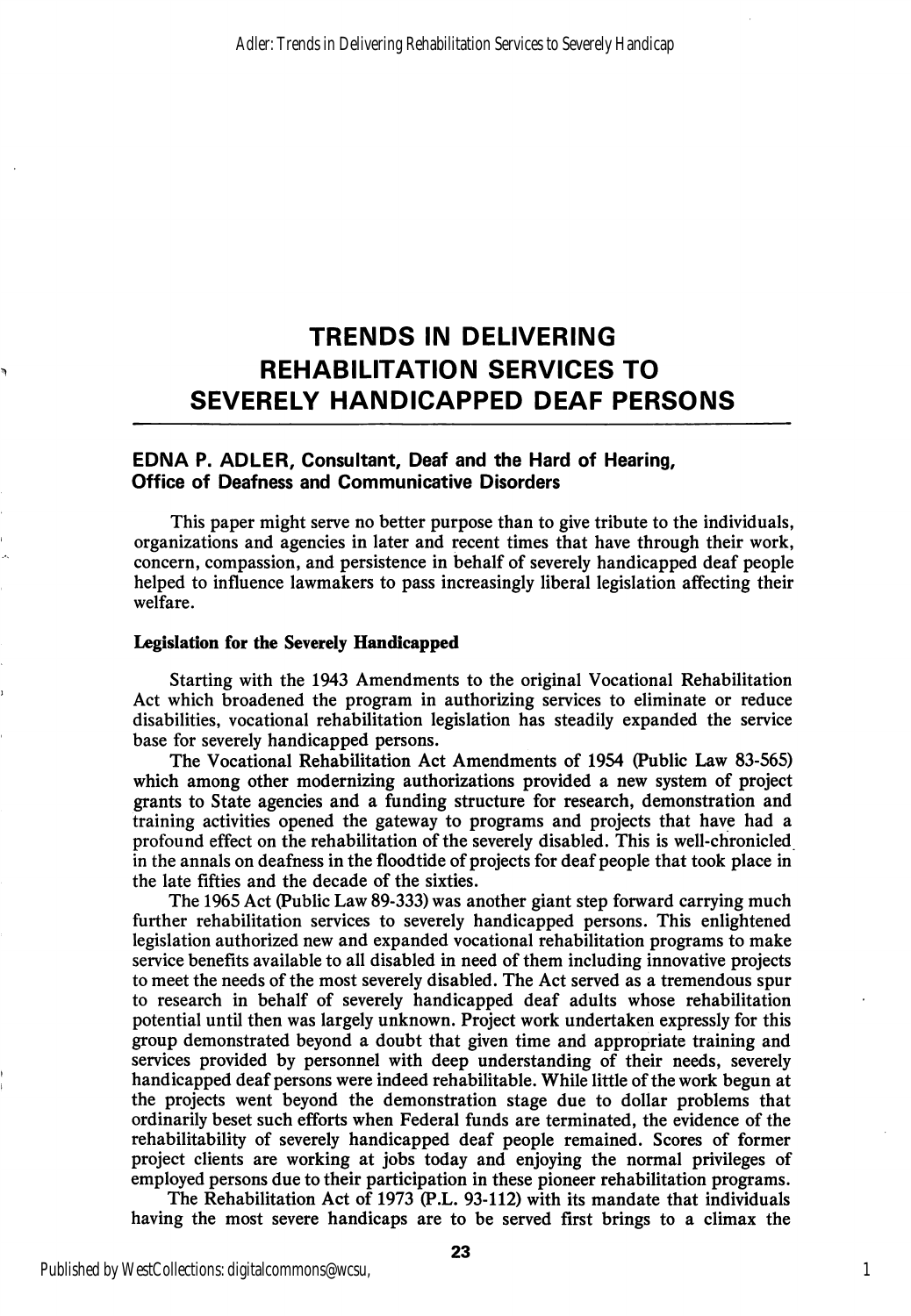#### DELIVERING REHABILITATION SERVICES

acknowledgment expressed in progressively liberal terms in earlier rehabilitation legislation that our country has an obligation to provide to its most handicapped citizens equal opportunity in fact, not just in label.

The passage of the 1973 Act which in addition to its overall emphasis on service to the most severely disabled provides authorization for the establishment of rehabilitation projects for the handicapped, especially for those with the most severe handicaps, including the deaf, whose maximum vocational potential has not been reached, must give much satisfaction to those who pioneered in the early work with severely handicapped deaf people. The enactment of this legislation gives new hope to parents despairing of ever seeing their grown severely handicapped deaf children achieving their potential. The thousands of severely handicapped deaf individuals who have not yet been reached by rehabilitation but are in desperate need of services will swell the ranks of the many now standing by.

Rehabilitation counselors continually faced with the perplexing problem of serving severely handicapped deaf people for whom no appropriate facilities exist should in the years ahead see gradual easement in their large inactive caseloads. This hope of the parents, this acceptance for vocational rehabilitation services of thousands, who have been ignored, this reduction in counselor frustration are products of the New Act. They are not in themselves the significant social advances that the Congress intends. Such come only from the actual implementation of the law. A law is not really much until it is exploited, fully developed in every possible way and that will not happen in a vacuum. It is you people in PRWAD who must eliminate that vacuum by demanding and securing the necessary action to mount appropriate service programs that the Act authorizes.

#### The Role of the PRWAD

In accepting the challenge in the Act through dedication of its fifth biennial conference to the severely handicapped, the PRWAD has assumed the goals and the spirit that has carried work with severely handicapped deaf people thus far. The task it has set for itself in laying the groundwork for action to improve the lives of the se verely handicapped deaf people of this country is yet another indication of its continuing commitment to the principles on which the organization was founded. The important work that will ensue from this conference which has brought together disciplinarians from many fields will form the bridgehead needed to attack the con suming problem of providing to severely handicapped deaf people whose maximum vocational potential has not been reached the type of services they need.

#### The Early Foundations

In reviewing the early literature on vocational rehabilitation of deaf people it is interesting to note among the broad statements addressed to the needs and problems of deaf people in general, remarks directed to the urgency for attention to the most severely handicapped.

At the Institute on Personal, Social and Vocational Adjustment to Total Deafness held at the New York School for the Deaf in White Plains in 1957, Powrie Vaux Doctor and Boyce R. Williams brought sharp focus on the plight of severely handicapped deaf people. At this historic institute which marked the first formal gathering of professionals and deaf consumers to discuss the vocational rehabilitation of deaf people. Doctor (1) expressed these growing feelings:

"We have been oriented in the past, with a few exceptions, to thinking of people as being deaf, or as being blind, or as being crippled, but in this modern twentieth century we must adjust our thinking and our acceptance to include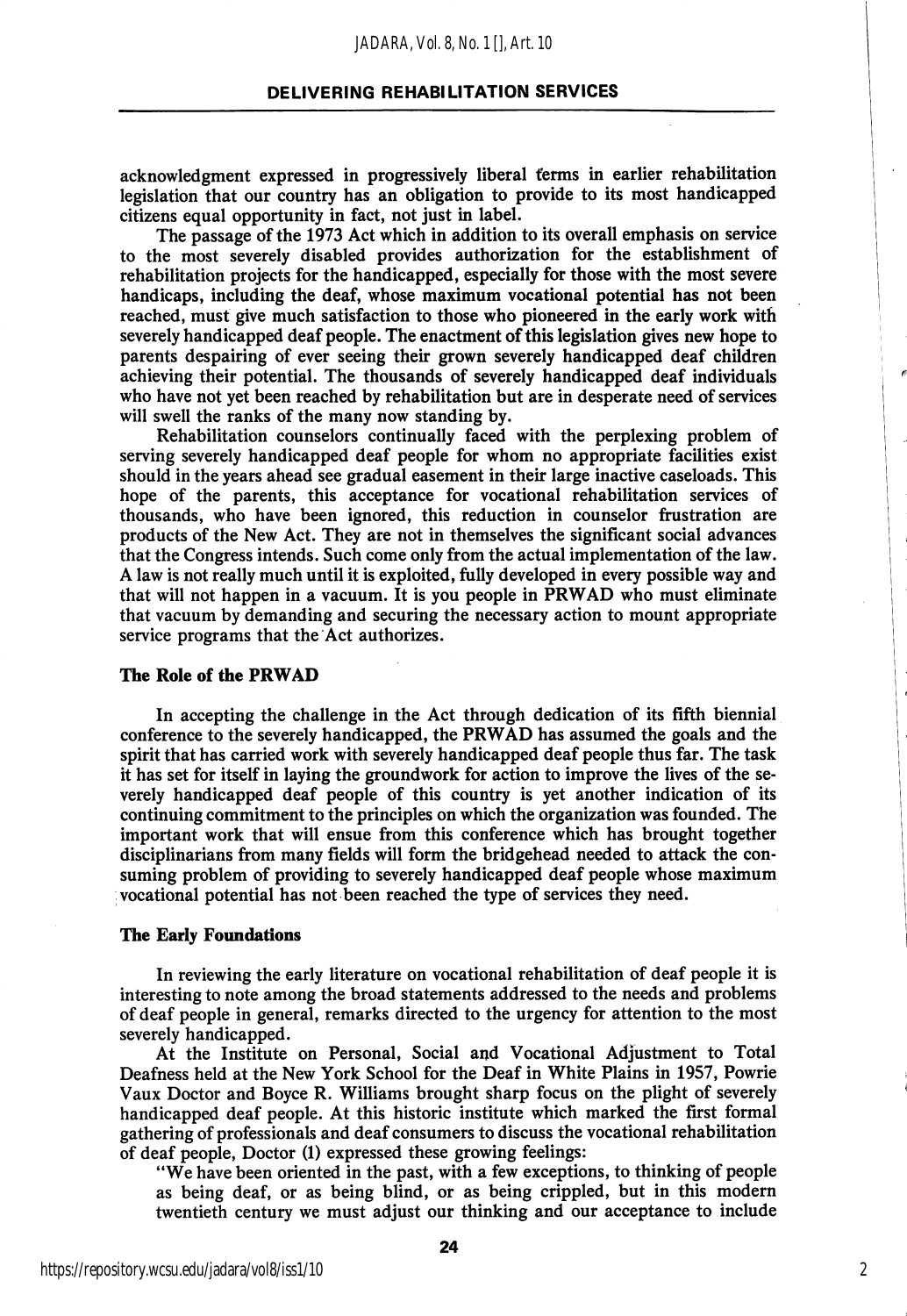#### DELIVERING REHABILITATION SERVICES

individuals who are both deaf and blind, deaf and aphasic, blind and crippled, and even those who suffer not only from a physical handicap, but also from a mental handicap and for this group we need not only schooling, rehabilitation, and social service but a genuine acceptance of them into our present day scheme of life." (p. 409)

In the twenty-seven years that have passed since these words, we have gone a very long way in formulating concepts about the severely handicapped. Would it be that we could say as much about meeting the obvious needs.

In delineating the problems of deafness complicated by other handicaps Doctor made this observation:

 $\ldots$  it is difficult to make a person realize that deafness may also mean a weakness in language and in reading, and it may also mean emotional and social handicaps. When communication breaks down between a mature deaf person and his environment, handicaps may occur worse than deafness." (p. 410).

In 1974 we continue to be confronted with this difficulty which has become even greater as the world has become more commmunicative leaving far behind deaf people with poor communication skills and other problems interfering with their rehabilitation. In considering the impact of the hundreds of sign language classes conducted over the country in the last few years, there is the comforting realization that severely communicatively handicapped deaf persons are among the most benefited by these classes in their acute need for a communicative environment.

At the White Plains Institute, Boyce Williams (2) in discussing rehabilitation personnel shortages stressed the need for trained personnel to work with severely handicapped deaf persons:

"These are the people whom we must have to provide the wide selection of services that our marginal and sub-marginal deaf people need if they are to attain the capacity for independence necessary to sustained competitive employ ment. We do not currently have people like this except such teachers as might qualify and be available. . . The critical aspects of the dearth of this personnel resource is clearer if we take a look at the kinds of service that they will provide. It will be patterned to the given individual's needs. They may teach him some of the three R's, enough language, writing, reading and arithmetic to achieve a reasonable degree of independence in the community. With another person they may strive to improve personal appearance, personal hygiene, and performance in interrelationships. Such persons will give the necessary sustained supportive work to emotionally involved deaf persons who cannot otherwise cope with environmental demands. Perhaps it is proper to think of a worker of this kind as being almost as important in rehabilitation of the deaf as the counselor him self, especially in reference to the marginal deaf." (p. 296).

In his speech at the 1957 institute, Williams outlined the type of facility that he envisioned was needed by workers serving the marginal and submarginal deaf.

"It is apparent that these highly specialized workers must have a place in which to extend their services to the severely handicapped deaf people who need them and that such a place should probably be a residential institution. In our early thinking on this problem we have labeled this proposed unit a personal adjust ment training center because that is the classification given to the types of services these people need in the vocational rehabilitation program. Although we do not have enough experience to assign a priority rating to any given facility for the deaf, we would place none higher than personal adjustment training centers where deaf adults whose handicapping condition is compounded by personal problems may be served." (p. 297).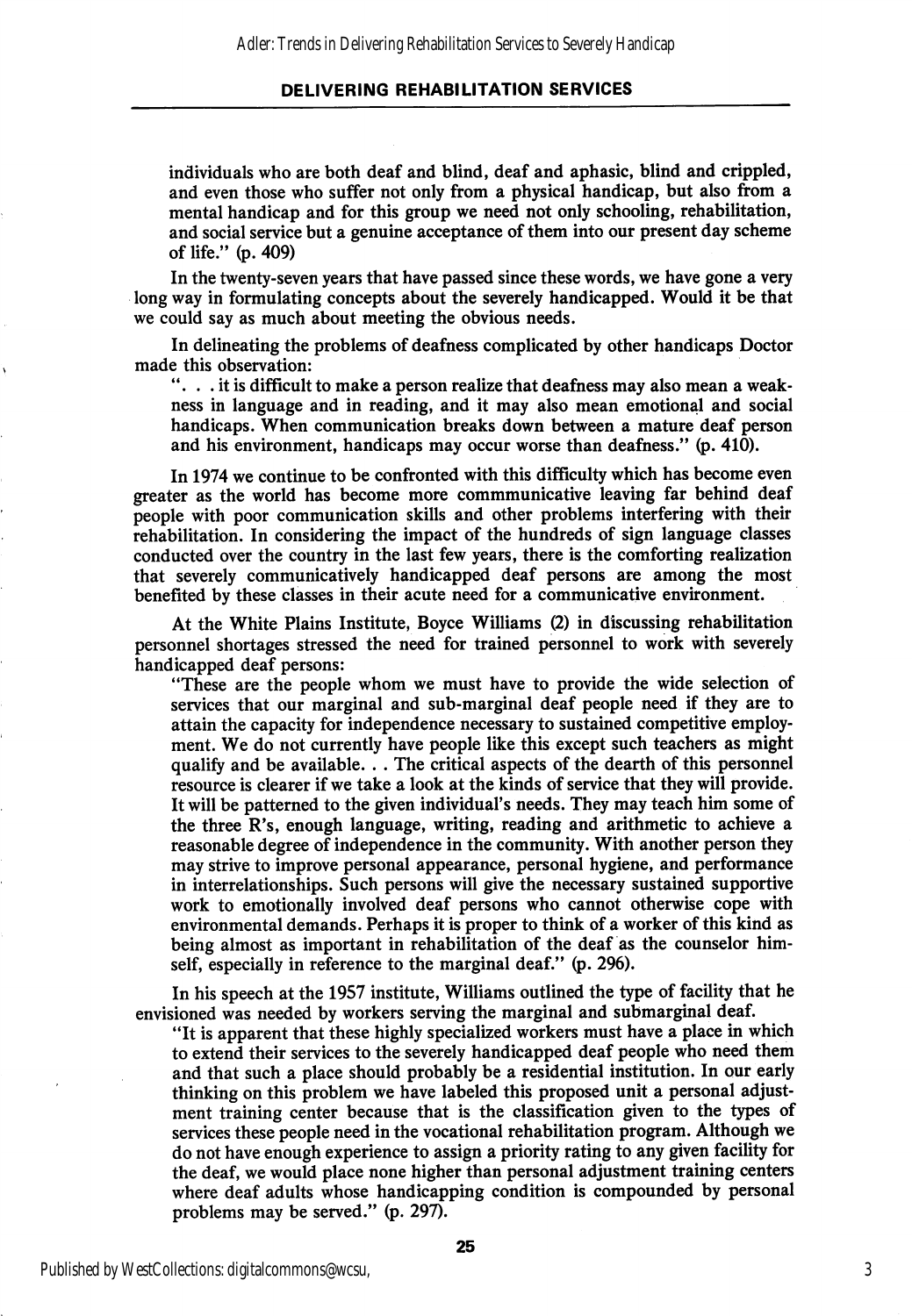#### DELIVERING REHABILITATION SERVICES

#### Program Development

The torch lit in 1957 has passed through many hands. In 1959 the Maryland School for the Deaf under the leadership of Lloyd A. Ambrosen served as sponsor for a national workshop to develop Guidelines for the Establishment of Rehabilitation Facilities for the Deaf (3). The guidelines served as the foundation for research projects for severely handicapped deaf people undertaken in the 1960's sponsored by the Michigan Association for Better Hearing and Speech, by the Jewish Employment and Vocational Service in St. Louis, by Morgan Memorial, Inc., in Boston, by the Hot Springs Rehabilitation Center, and by the Jewish Vocational Service in Chicago. The Lapeer State Home and Training School in Michigan which undertook a research project for mentally retarded deaf people, the Wisconsin Rehabilitation Center for Deaf People in Delavan and the Rehabilitation Center for the Deaf in Cave Spring, Georgia, were among other programs that developed during this period of heightening activity in the special area of program development for severely handicapped deaf people.

A subsequent set of guidelines on establishment of rehabilitation facilities for the deaf developed at the University of Wisconsin in 1962 along with research and workshop reports concerning services to severely handicapped deaf people has formed the nucleus of the available literature on program development in this area.

#### Workshops for the Severely Handicapped

Workshops have been an important vehicle in carrying forward program development for severely handicapped deaf people. Not the least of these have been workshops for religious workers for deaf people who traditionally have been the main support of deaf people with serious personal problems. The large number of religious workers who are members of the PRWAD attests to their cooperative relationship with those from other sectors represented, that is so vital in service to the most severely handicapped.

A Workshop on Comprehensive Vocational Rehabilitation Services for Multiply Disabled Deaf Persons held in 1968 helped to identify the services needed by deaf persons additionally handicapped by such disorders as mental retardation, emotional disturbance, learning disability, vision impairment, palsy, orthopedic conditions, and low vitality. Joseph Hunt (4) who was then Commissioner of the Rehabilitation Services Administration observed succinctly in the Foreword of the workshop report that appropriate practices and inspired services are the keys to the rehabilitation fulfillment of multiply disabled deaf people.

#### Communication Tools

The Registry of Interpreters for the Deaf is giving special attention to the interpreting needs of severely handicapped deaf people including the deaf-blind. This will be of increasing importance as vocational rehabilitation agencies prepare to meet the anticipated deluge of requests for assistance from severely handicapped deaf people as the Rehabilitation Act of 1973 comes into gear. The new requirement in the Act that the rehabilitation client and the counselor are to prepare jointly a written rehabilitation plan for the client and renew it annually will, in the case of counselors to deaf people without adequate communication skills, create new demands for skilled interpreters simply because joint preparation, joint review, joint planning require agreement, require exchange of thinking and consequently an appropriate level of communication between counselor and deaf client.

4

ł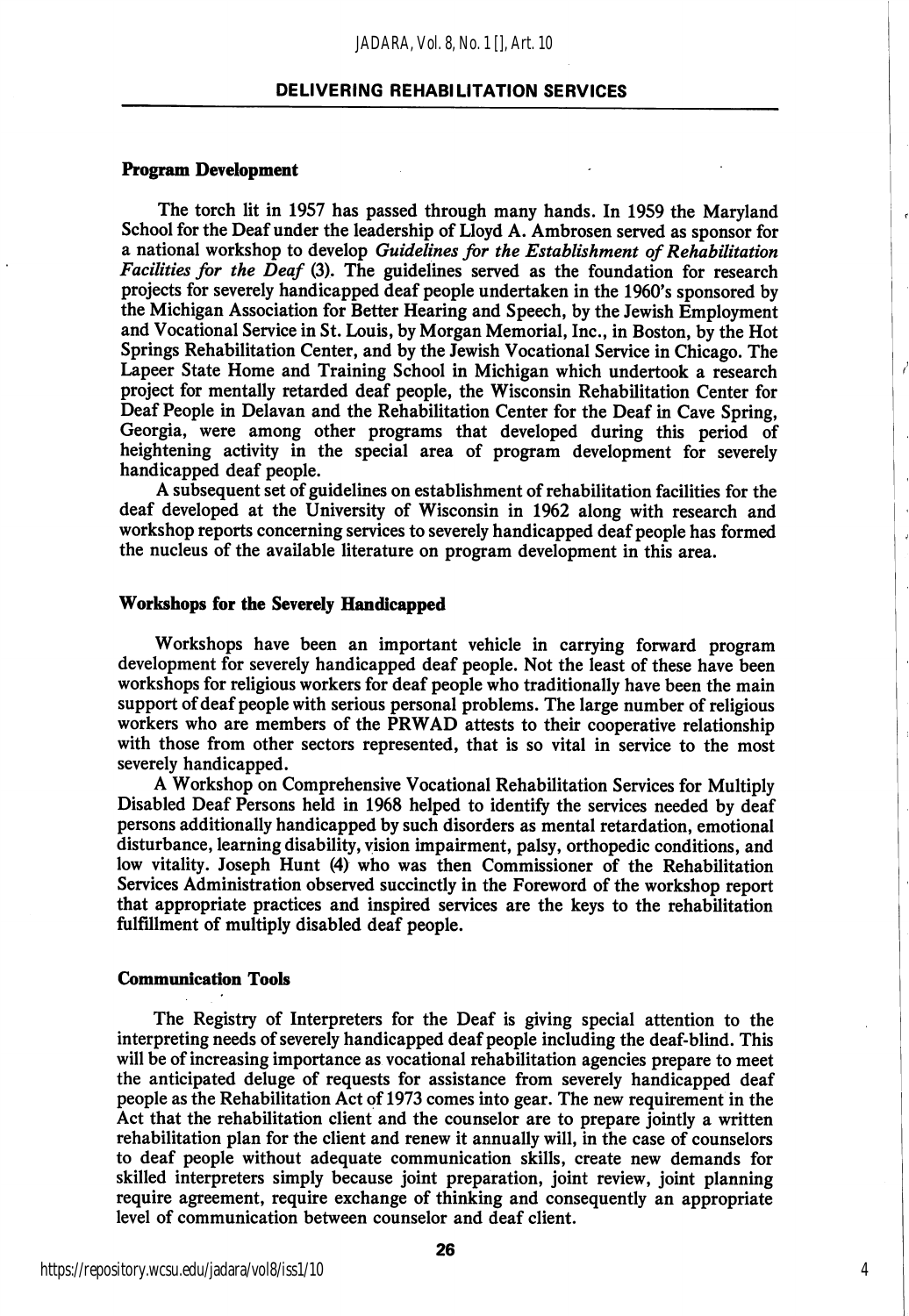The Georgia Division of Vocational Rehabilitation is already preparing a cooperative working plan with the Georgia RID to assure that State interpreter needs can be met.

The Communicative Skills Program will conduct this year at five selected State rehabilitation agencies a demonstration Total Immersion Program in Manual Communication to facilitate the development of manual communication skills in agency personnel.

#### Guidelines for Special Projects and Demonstrations for the Deaf

The Office of Deafness and Communicative Disorders, RSA, has prepared on the basis of several years of work by a task force (5) chaired by Vernon Glenn, then, a committee (6) working under Larry Stewart, a set of guidelines describing the purpose of the special projects and demonstrations, the population to be served, the services to be provided, staffing and community services needed by severely handicapped deaf people to guide agencies and organizations interested in entering this work in submitting applications for grants.

#### Postsecondary Training

The past five years has been a period of bustling activity the country over as postsecondary program development for deaf people finally became a reality. Beginning with the establishment of the OE-SRS jointly supported demonstration programs at Delgado College, at Seattle Community College and at St. Paul Technical-Vocational Institute, and followed by the development of programs at Lee College in Baytown, Texas, at Golden West College in Huntington Beach, California, at Community College of Denver, at the Columbus Technical Institute in Ohio and at approximately twenty other schools, postsecondary training for deaf people has become a decisive force in improving their employment outlook. A search is on for funds to continue and expand the important work begun at the levels of excellence that have been demonstrated. Section 302 (Vocational Training Service for Handicapped Individuals) in the 1973 Rehabilitation Act (7) (p. 23-24) is a logical source if sufficient funds are appropriated and made available.

#### Telecommunications

Telecommunications, a new case service available to vocational rehabilitation clients, opens the way for counselors to provide teletype equipment to their deaf clients as a means of breaking the instant job plateau that telephone communication barriers have created for them in the past. A state-of-the-art paper on teletype equipment for deaf people will become available in the spring.

#### Higher Education

The vocational rehabilitation role in supporting higher education for deaf people is uncertain now. Section 103(a)(3) of the Rehabilitation Act of 1973 (8), reads in part: Provided, That no training services in institutions of higher education shall be paid for with funds under this title (Title I Vocational Rehabilitation Services) unless maximum efforts have been made to secure grant assistance, in whole or in part, from other sources to pay for such training, (p. 14).

We do not know how this might affect the approximately two thousand deaf persons now attending colleges and universities through assistance they receive from their